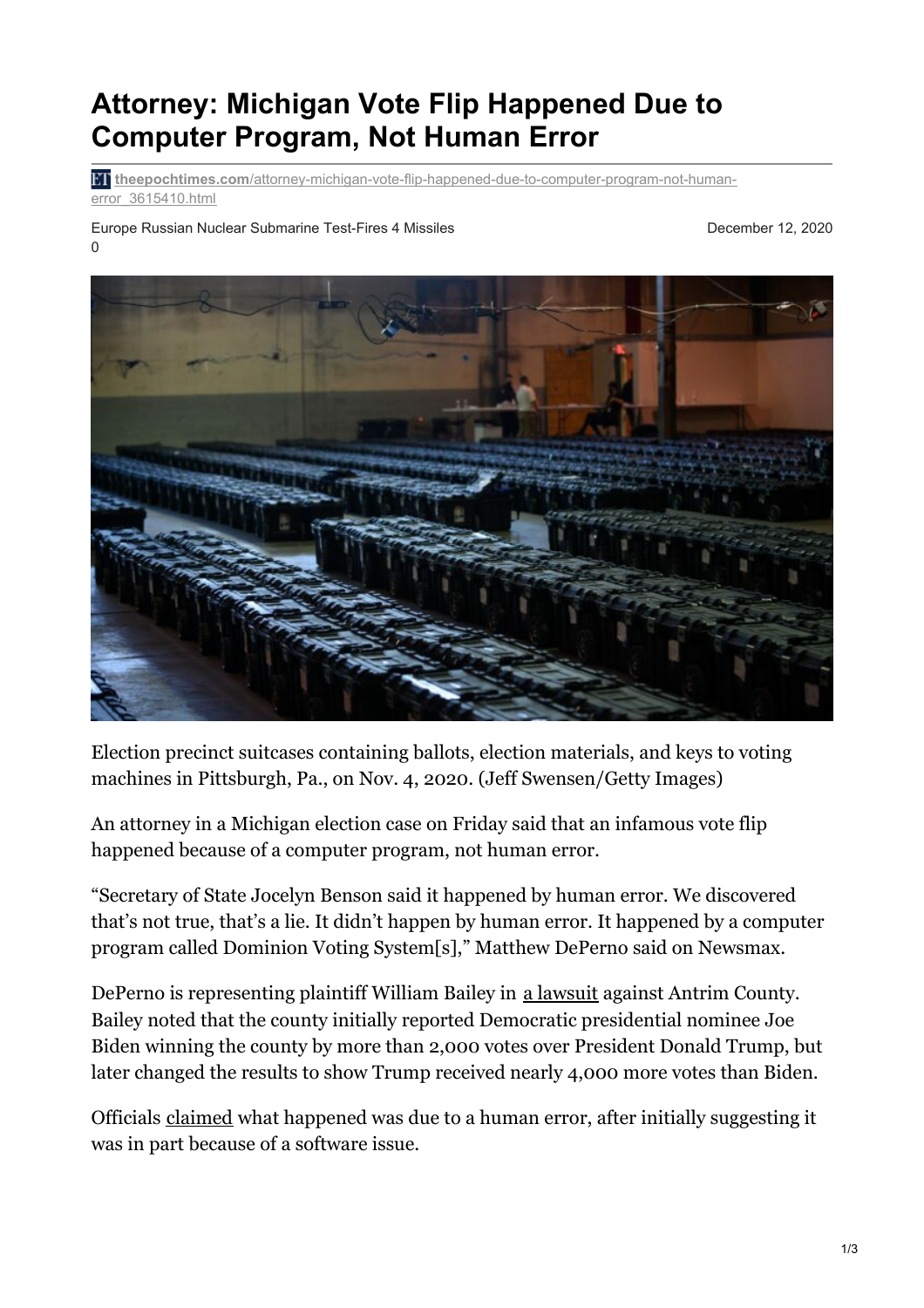DePerno said that through the lawsuit, his team was able to get access to the [Dominion](https://www.theepochtimes.com/t-dominion-voting-systems) Voting Systems program. They went earlier this month and retrieved 16 thumb drives and 16 data cards, as well as the forensic image of the actual tabulation machine in the Antrim County clerk office.

"My team has been running analysis through that forensic image since Sunday," he said.

A judge last week [ordered](https://beta.documentcloud.org/documents/20423474-judge-order-in-antrim-county) Antrim County to preserve and protect all records regarding vote tabulation, to not turn on the Dominion tabulator, and to not connect the tabulator to the Internet. He also ruled that the plaintiff could take forensic images from the tabulator and investigate the image, thumb drives, and software.

DePerno on Friday filed an emergency motion with the Antrim County Circuit Court, asking them to lift a protective order so that his team can release the results of the forensic examination to the public.

Benson's office didn't respond to a request for comment. DePerno didn't respond to a request for more information. Antrim County Clerk Sheryl Guy declined to comment.

The office of Benson, a Democrat, released a statement earlier this week urging voters to "be wary of false claims."

"On Sunday, individuals with no apparent technical expertise in election technology were permitted to gather images of Dominion voting equipment in Antrim County. While the information they gathered is subject to a court-issued protective order, the Michigan Department of State warns voters to be wary of the claims that the group may make in coming days. Members of the group have previously made false statements, shared fake documents, and made baseless claims about the election that have been widely debunked and rejected in multiple courts," the office stated, without sharing any examples.

In a separate statement, a spokeswoman for Michigan Attorney General Dana Nessel said no information regarding the inspection of Dominion machines has been made available to Nessel or Benson.

Dominion, a producer of election equipment and software, has said what happened in Antrim County "was due to user error." Dominion [offered](https://www.theepochtimes.com/dominion-offers-to-testify-in-michigan-amid-allegations-its-machines-can-switch-votes_3613385.html) this week to testify before the Michigan state Senate about its operations and machines.

The examination in Antrim County has been hyped by President Donald Trump's lawyers, who have traveled around the country testifying about election irregularities and presenting experts to back up their allegations.

"This is really important … because we have an independent team that is there that has gotten all of this imaging, and they spent about eight hours yesterday doing that forensic audit," Trump campaign lawyer Jenna Ellis said this [week](https://www.theepochtimes.com/mkt_app/trump-lawyer-jenna-ellis-independent-team-involved-in-forensic-audit-of-22-dominion-machines-in-michigan_3606722.html).